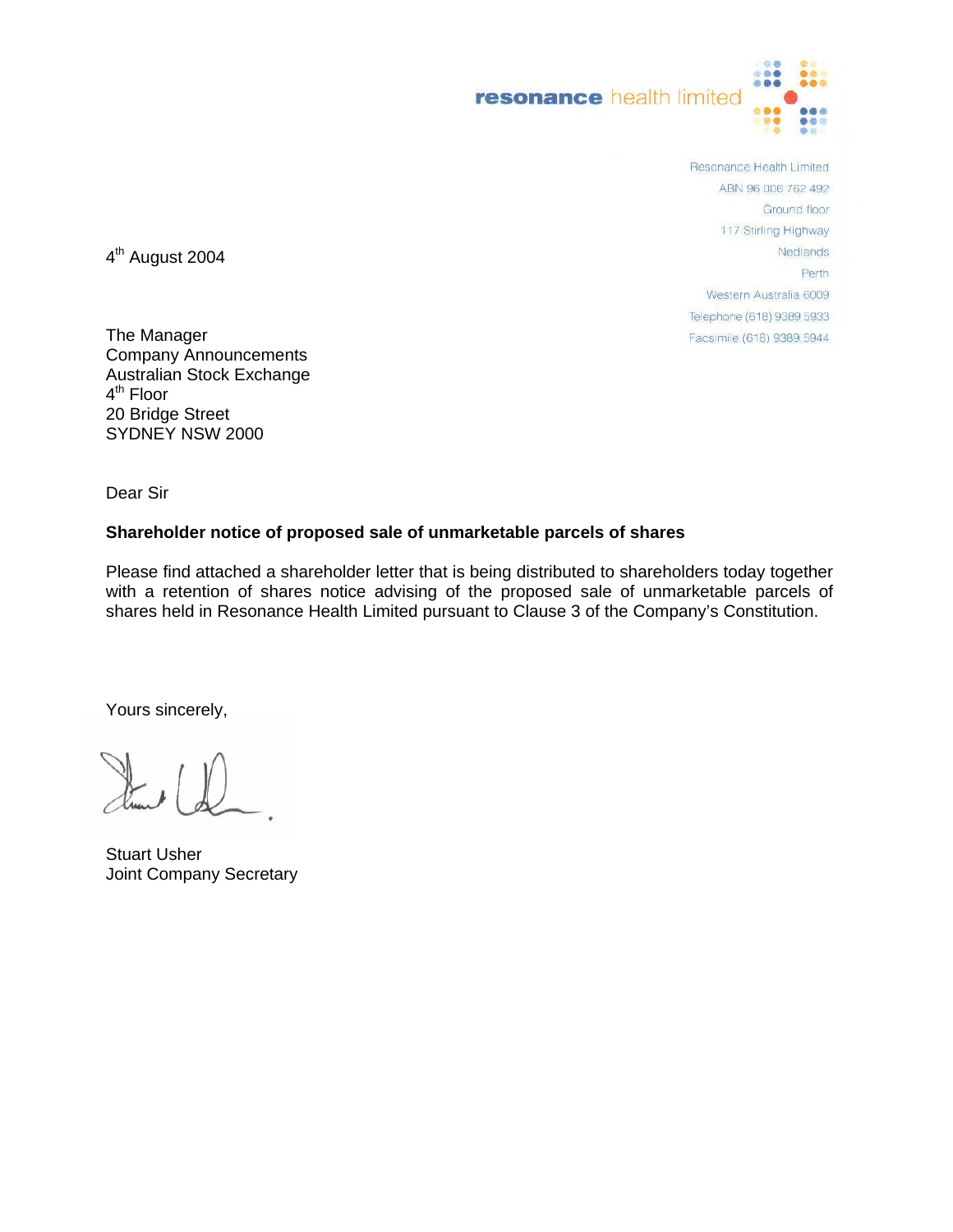

# **RESONANCE HEALTH LIMITED ABN 96 006 762 492**

4<sup>th</sup> August 2004

Dear Shareholder

## **Notice of proposed sale of unmarketable parcels of shares held in Resonance Health Limited pursuant to Clause 3 of the Company's Constitution**

Our records show that you are the holder of shares in Resonance Health Limited ("the Company"). At the date of this notice, your holding constitutes an unmarketable parcel of shares. An unmarketable parcel is any parcel of shares with a market value of less than \$500.

The cost to the Company in administering shareholdings of less than a marketable parcel of shares and in providing annual reports, notice of meetings and other information to its shareholders is considerable. In many cases these expenses are often greater than the underlying shares. Accordingly, in order to reduce these costs, Resonance Health Limited hereby gives notice pursuant to Clause 3 of its Constitution that, if your shareholding in Resonance Health Limited has a market value less than \$500 at the close of trading on the ASX on 22<sup>nd</sup> September 2004 (the Effective Date) your shares will be sold.

The Company intends to offer your shares for sale on ASX 5 business days after  $15<sup>th</sup>$ September 2004, together with the shares held by all other shareholders holding less than the market value of \$500 who have not given notice that they wish to retain their shareholding in Resonance Health.

However your shares will not be sold if your holding becomes a marketable parcel (i.e. \$500 or more) before agreement is entered into by Resonance Health for the sale of your shares.

Pursuant to Clause 3 of the Company's Constitution, you must decide whether to:

#### **(a) SELL YOUR SHARES**

If you wish to sell your shares, *DO NOT respond to this notice.* The Board of the Company will take this as an indication by you that you wish the Company to sell your shares pursuant to Clause 3 of the Company's Constitution. After the notice period has expired (i.e.15<sup>th</sup> September 2004) the Board of the Company will appoint a stockbroker to sell your shareholding in the ordinary course of trading on the Australian Stock Exchange at a price not less than the average of the last sale price of Resonance Health securities quoted on ASX for the 10 trading days immediately preceding the date of an offer for purchase of shares of the minority shareholder. All costs relating to the sale, including brokerage, will be borne by the Company. The money received by the Company from the sale of all shareholdings of less than the market value of \$500 will be paid to the relevant shareholdings as soon as practicable after the Company receives the proceeds of the sale;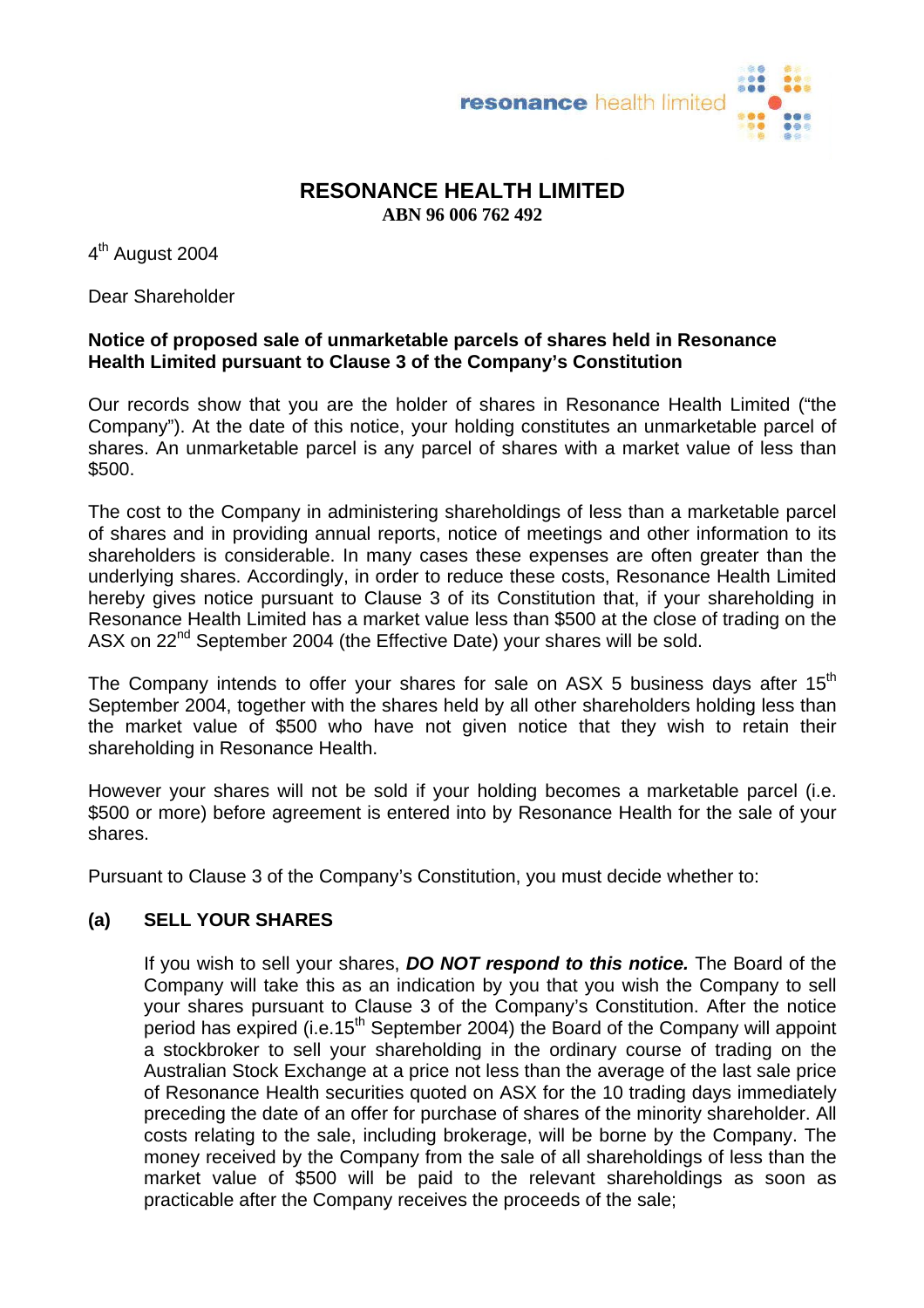## **(b) RETAIN YOUR SHARES**

If you wish to keep your shareholdings in the Company, *you must complete and return the attached notice* by facsimile or by post to the share registry by no later than 15<sup>th</sup> September 2004. If you do not return the attached notice by this date, your shares may be sold in accordance with paragraph (a) above.

Where you have not given written notice before 15<sup>th</sup> September 2004 the Company will send a second written notice advising that the Company intends to sell your shareholding immediately upon expiration of 5 business days from the date of that notice  $(22^{nd}$ September 2004) unless you give written notice to the Company within that time.

Please note that this notice to sell will lapse should a takeover offer be made for the shares in Resonance Health before agreement is entered into by Resonance Health for the sale of these shares.

If you have any questions regarding this letter, please contact our office by telephone on (08) 9389 5933, by facsimile (08) 9389 5944 or email: **[stuart@resonancehealth.com](mailto:stuart@resonancehealth.com)**

Yours sincerely,

Street (D)

Stuart Usher Joint Company Secretary

OR